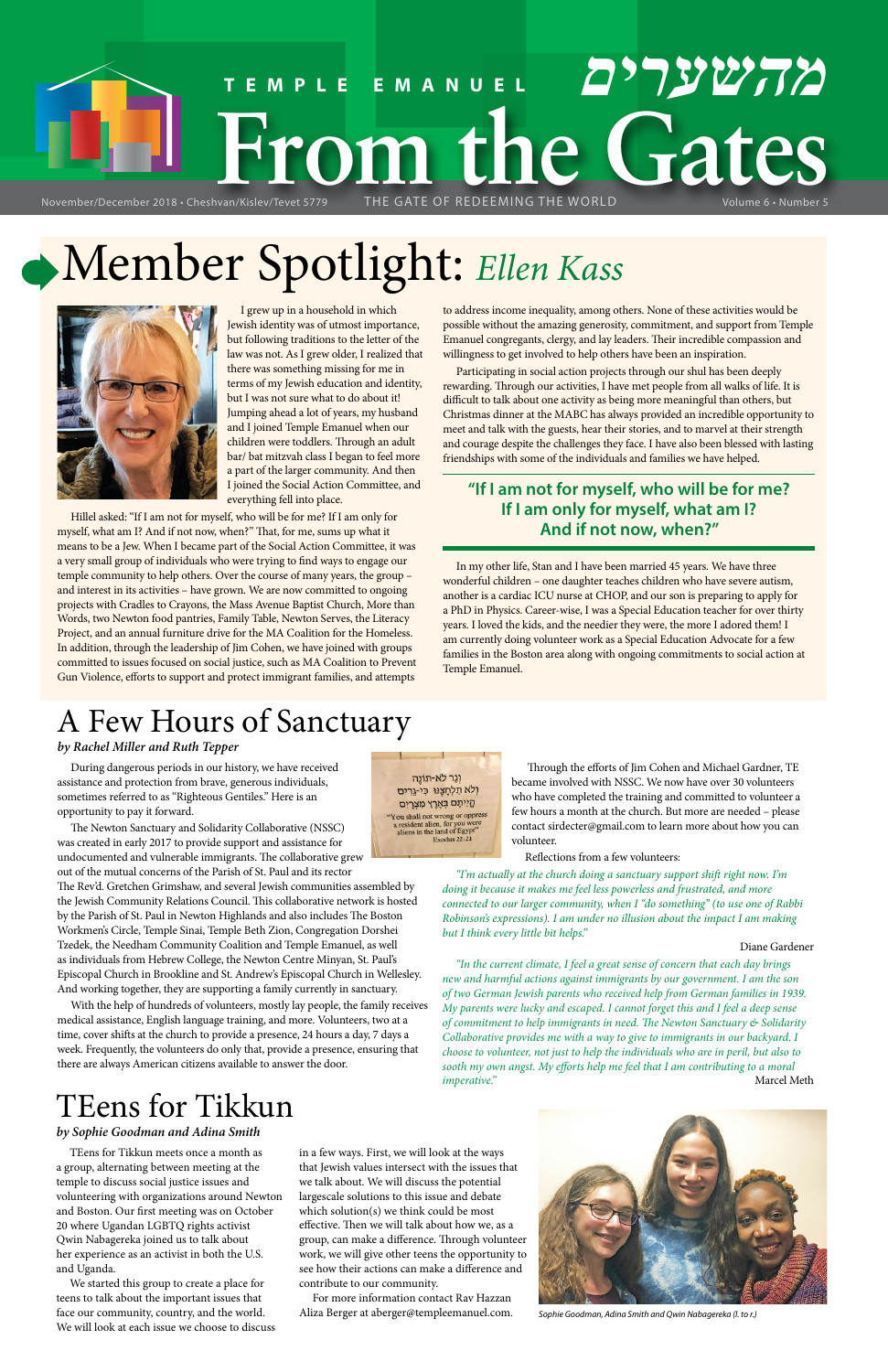**Home Again**



## *by Robin Shaevel*

Reciting the prayer while placing a mezuzah on a resident's doorpost, Sisterhood helped a family move into a new home. It was an extremely meaningful experience for us. With Sisterhood's assistance and donations made through Home Again this past year, we are able to help families in need.

Home Again, a donation center in Newton, collects, organizes, stores and distributes home goods to families in need. Most of the recipients come from immigrant-aid organizations and through word of mouth.

Home Again is a natural fit for our Sisterhood. It provides a great opportunity for Temple Emanuel members who are moving or updating a home, to give away items they no longer need: towels, drinking glasses, kitchen utensils, dishes, and other housewares are all welcome. Home Again is always looking for in-kind donations as well as people who can use them. They have provided home goods

to a few JF&CS and Second Step clients, and give boxes to the Center Street Food Pantry weekly. Home Again also passes along donations that they cannot use to Household Goods of Massachusetts and Cradles to Crayons.

If you are thinking about cleaning out a kitchen or linen closet and would like to donate some items, now is a great time. As a general guide, Home Again is looking for the following: comforters/blankets, towels, lamps, small appliances, silverware, kitchen utensils, dish drainers, dish detergent, dish cloths, sponges, paper towels, boxes of baggies/ziploc bags, clean shower curtains, bath mats, toilet paper (individually wrapped), bucket/mop/broom/cleaning products.

To arrange a pick up or for more information, contact Robin at shaevel@comcast.net.





# **TE SENIORS**

The L'Chaim Group meets **Tuesdays at 1:00 pm**. New members always welcome! 11/6, 11/13, 11/27, 12/4, 12/11

Join us for Artful Afternoons, Healthy Living Talks, Memory Cafe, Improv for Seniors and more! For details and more information call Tracy Schneider at 617-959-4928. Information is also available on the TE website.

**Community Prayer: November (Cheshvan/Kislev) December (Kislev/Tevet) 5779 – 2018**

**DAILY SERVICES**

Sundays at 8:00 am & 7:30 pm Monday through Thursday at 7:00 am & 7:30 pm Fridays at 7:00 am

### **SHABBAT SERVICES**

Fridays at 6:30 pm Saturdays at 6:45 am & 9:30 am Childcare at 10:00 am

Rosh Chodesh Kislev (November 8th & 9th) Hanukkah (December 2nd-10th) Rosh Chodesh Tevet (December 8th & 9th) Asarat B'Tevet (December 18th)

Affiliated with the UNITED SYNAGOGUE OF CONSERVATIVE JUDAISM and SYNAGOGUE COUNCIL OF MASSACHUSETTS

#### **Contact Information**

| Nursery School Office 617/558-8130   |  |
|--------------------------------------|--|
| Religious School Office 617/558-8120 |  |

### **www.templeemanuel.com**

**For the full November/December calendar, go to: CALENDAR.TEMPLEEMANUEL.COM**

# **From the Gates**

|  | 1            |
|--|--------------|
|  | 1            |
|  | 1            |
|  | 1            |
|  | 1            |
|  | 1            |
|  | 1            |
|  | 1            |
|  | $\mathbf{1}$ |
|  |              |

| 5:18 pm |  |
|---------|--|
| 4:10 pm |  |
| 4:03 pm |  |
| 3:58 pm |  |
| 3:55 pm |  |
| 3:54 pm |  |
| 3:55 pm |  |
| 3:57 pm |  |
| 4:02 pm |  |
|         |  |

**Saturday, November 3** *Parshat Chayei Sara* Bar Mitzvah: Aaron Stanger, son of Lori & Harry Stanger

**Saturday, November 10** *Parshat Toldo*t Bat Mitzvah: Aviva Volpi, daughter of Ana & Matthew Volpi Bat Mitzvah: Jennifer Lutchen, daughter of Gayle & Kenneth Lutchen

**Saturday, November 17** *Parshat Vayeitzei* Bat Mitzvah: Rose Hackel, daughter of Danielle & Michael Hackel

**Saturday, November 24** *Musical Shabbat Parshat Vayishlach* Bar Mitzvah: Alexander Lincoln, son of Deborah & Mathew Lincoln

### **CANDLE LIGHTING TIMES MINCHA TIMES**

### **Saturday, December 1** *Parshat Vayeishev*

Bat Mitzvah: Sydney Heff, daughter of Francine Laden & Allan Heff Bat Mitzvah: Ilana Sternburg, daughter of Lisa & Paul Sternburg

**Saturday, December 8** *Parshat Mikeitz* Bar Mitzvah: Ethan Sidman, son of Lori & Matthew Sidman

**Saturday, December 15** *Musical Shabbat Parshat Vayigash* Bat Mitzvah: Daphna Wihl, daughter of Chrysanthi Gikas &

David Wihl **Saturday, December 22** *Parshat Vayechi*

**Saturday, December 29** *Parshat Shemot*

# **"Spread over us Your canopy of Peace"**  Arvit Prayer

*by Linda Baer*

*"When a child is sick and in the hospital the whole family suffers. Besides the worry and stress, having daily routine upended is a challenge and for some a loss. When that loss includes celebrating a holiday as a family, it's particularly difficult. For well over a decade TE volunteers have lovingly decorated our hospital's sukkah. Families and staff are able to be together and to celebrate after all. Often they experience the holiday with increased awareness and appreciation. The fact that people in the community have given of themselves creates a connection. Families know they are not alone, not forgotten."*  Rabbi Susan Harris, chaplain

The Jewish holidays are a time of celebration, reflection, and community. Having been the parent of an inpatient at Boston Children's Hospital through many of these holidays, without access to a synagogue or many of my loved ones, I quickly realized the importance of making in-hospital holiday observance possible and resolved to provide families with the opportunity to celebrate Jewish traditions as a community. What began more than 25 years ago as a modest Passover Seder for hospital patients, families, and staff has blossomed into a celebrated annual tradition, complete with donated Haggadot, afikoman gifts, and kosher meals from Catering by Andrew. After a decade of Passover gatherings, we decided to extend our efforts to ensure that Sukkot observance was also available in the hospital.

With the constant support of the hospital's Reverend Mary Robinson and Rabbi Susan Harris, it has been a privilege and a blessing to facilitate the Passover and Sukkot celebrations

for Children's Hospital's Jewish community. However, building the Sukkah has not always been easy. Over the years, sourcing the branches for the roof covering became problematic and securing festive, child-friendly decorations grew more challenging. When I presented this problem to Ilene Beckman and Terri Swartz Russell of Temple Emanuel, the obstacles immediately disappeared. For over ten years, not only have they generously shared greens from the Temple Emanuel Sukkah, but they have also provided the most beautiful handcrafted decorations by Temple Emanuel's Hey class. The heartfelt messages and art made by children for children are uplifting sources of hope, spirituality, and encouragement, and undoubtedly the annual highlight of the Sukkah.

As I gather with a close group of friends every autumn to decorate the Sukkah, I am inspired by the love and generosity that countless individuals share to make the Jewish holidays a vital part of the inpatient experience at Children's Hospital. Thank you to all of the mitzvah makers at Temple Emanuel for your continued support and for helping us build each year's Sukkah, an oasis of celebration, reflection, and community.

# **The Season of Tzedakah**

### *by Larry Glazer*

I began the TE Brotherhood's annual gift giving celebration and Toy Drive and have chaired this project for the past few years. My children, Archie (11), Esther (11), and Eli (7) have helped build and decorate the gift boxes and publicize the collection. They also assist with the delivery of the donated gifts to Boston Children's

Hospital, Mass General Hospital for Children, and to local groups including Birthday Wishes, an organization that provides birthday parties and gifts for children in shelters.

This began as a fun and simple way for children to make their own holidays more meaningful by participating in this act of *tzedakah*. Instead of receiving a gift on one night of Hanukkah, children are asked to donate that night's gift to children in need. The TE community has come together for the past few years donating to many children in the area. This also helps our families experience the benefit of giving to the needy. Archie says, "It is great bringing a smile to other kids for the holidays!"

This local initiative complements a national Jewish program which encourages family conversations linking financial decisions with Jewish values of *tzedakah* and *tikkun olam*.

This program provides a teachable moment and opportunity to discuss these values of generosity and

gratitude, and to escape the commercialism of the holiday season.



Donation boxes will be placed at the end of November outside the Blum Executive Office. Children are

also encouraged to bring their donations to the Annual Community-wide Hanukkah Celebration which will take place this year on Thursday, December 6. For more information, contact Larry Glazer at larryglazer@gmail.com.





*The Glazers–Esther, Suzanne, Eli, Archie and Larry with their dog, Skylar.*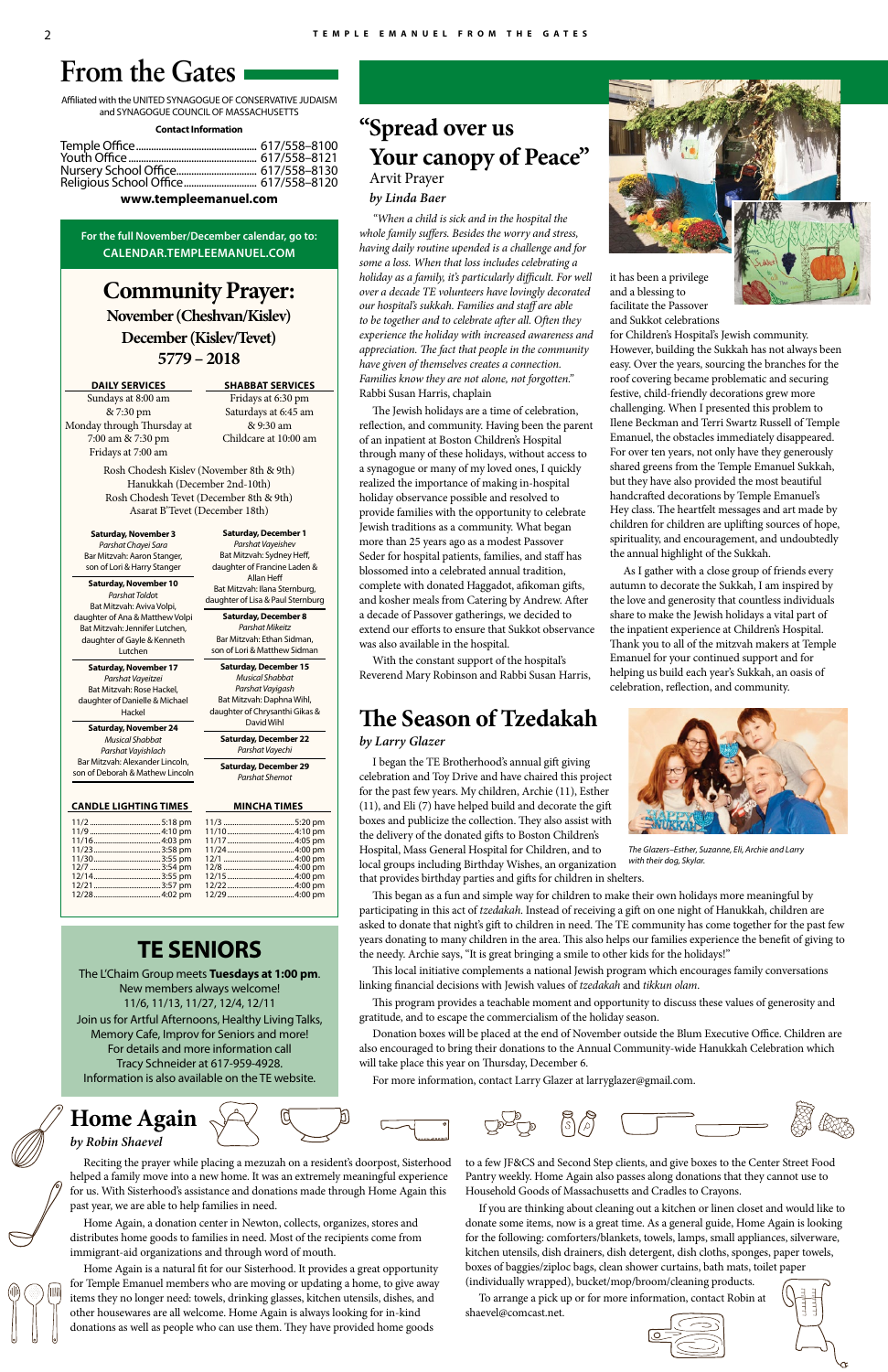# Members' Milestones and Donations

#### **MEMBERS' MILESTONES BIRTH**

Sheryl and Steven Dropkin announce the birth of their grandson, Grayson Robert Mackey

#### **SPECIAL ANNIVERSARIES 70 YEARS**

Charlotte and Jay Berkson Jean and Herb Epstein

#### **65 YEARS** Dotty and Fred Sternburg

**50 YEARS** Arline and Larry Heimlich Mozelle and Joel Berkowitz

Harriet and Cyril Mazansky Carole and Les May

#### **45 YEARS** Georgette and Solomon Boucai Debee and Rich Slater

**40 YEARS** Carol Harris and Bob Kann

# **35 YEARS** Glenda and John Speyer

Nancy Sargon and Norman Zarsky Marla Wiener and Ira Adelman

### **30 YEARS**

Diane and Steven Konowitz Ilana Hurwitz and Richard Starfield

#### **25 YEARS** Sara Lou and Jeff Sherman

Lisa and Chris Conti **20 YEARS**

#### Michelle Alpert and Saul Wisnia

Melanie and Yosef Siegal Pam and Mark Weinfeld

Lynne and Jon Greer Ellen Jawitz and Rob Leikind Ellen Bohn-Gitlitz and Mark Gitlitz

### **15 YEARS**

Gayle and Ken Lutchen Emily and Rodan Zadeh Joanne and Ariel Cudkowicz Susan and Louis Bley

### **DONATIONS**

*Temple Emanuel gratefully acknowledges the generous donations to our synagogue funds. To learn more about the variety of funds and ways of supporting the synagogue's ongoing efforts, please call the office @ (617) 558-8100.*

#### **Aaron Bell Student Cantorial Arts Fund Harriet E. Bell** in memory of Aaron Bell

#### **Adelson Preschool Gift Fund**

**Nancy Falchuk** in memory of Murray Kozinn; **Carol Greenfield** in memory of Sylvia Cohen

## **Greene, Marcia and Alan Leifer** in memory of Minna Aronson; **Debbie Slater** in memory of Isaac Cimerman

#### **Adult Education Fund Claudia Gilman** in memory of Josephine Gilman; **Bev and Frank Zweiman** in memory of Leah Ruch and Esther Beniamini; **Ruth and Mickey Rosenblatt**

in honor of the special anniversary of Bev and Frank Zweiman; **Miriam Rosenblatt** in honor of Cantor Rosemberg; **Sharon Steinberg** in memory of Phillip Mindlin; **David Steinberg** in memory of William Steinberg; **Leslie** 

**Bornstein Stacks and Dr. Robert Stacks** in memory of Judith Stacks Ostrovitz;

**Ritual Director's Fund Nancy Rosengard** in memory of Harry Rosengard; **Dr. David Phillips** in memory of Bertha Phillips; **Barbara Shapiro** in memory of Rachel Michaelson; **Dr. Cyril Mazansky** in memory of Freda Mazansky; **Jane and Eric Garshick** in memory of Alfred Garschick and Aileen Greenberg; **Jinny Sagorin** in appreciation of Dan Nesson; **Miriam Rosenblatt** in honor of Dan Nesson; **Penny Scharfman**<br>in memory of Arnold<br>Scharfman

Esther Beniamini; **Betty and Leonard Selsky** in memory of Paul Jon Selsky; **Barbara Nursery School Gift Fund Brenda Kraus** in memory of Betty Pomrantz

**Susan and Bruce Gold**

# **Israel and Camp**

**Scholarsip Fund Michele and Howard** 

**Marcia and Alan Leifer** in memory of Leah Ruch,

Henryk Korzennik and Dr. David Brailovsky; **Valerie Lowenstein** in honor of the Bar Mitzvah of Mikey E. Rosemberg; **Mady and Bruce Donoff** in honor of the birth of Samuel Freishtat; **Michele and Howard Greene** in memory of Dr. David Brailovsky; **Michele Greene** in memory of Shirley Mallinger; **Marcia and Alan Leifer** in memory of Charlotte "Betty" Bloomberg, Barbara S. Goldberg, Ilene Hellman and Herbert Goldberg; **Charlotte Cohen and Marcel Meth** in memory of Sheldon Greene; **Debbie and Michael Slater and Family** in memory of Ilene Hellman; **Sisterhood Temple Emanuel** in memory of Ilene Hellman; **Elissa Fenster** in memory of Jonathan Fenster and Ilene Hellman

**Philip D. Shapero Scholarship Fund Leslie Fishman** in memory of Ralph Fishman; **Esther and Lewis Muhlfelder** in honor of the special birthday of Bunny Shapero

**Nancy and Harold Parritz Israel Action Fund**

**Martin Stocklan** in memory of Diane S. Stocklan; **Marilyn Breslau** in memory of Maxwell Breslau; **Pamela Weil** in memory of Eleanor Sacks

**Prayer Book Fund The Breslau Family** in memory of Melvin Stavis; **Judy Szathmary** in memory of Isadore Aaron; **David Katseff** in memory of Clara and George Katseff

**Rosamond and Harvey Grant Fund in memory of Michele Esta Grant-**

#### **Epstein Dr. Ernest Picard** in memory of Dr. Julius Picard

**Rosenblatt Stars of David Fund Sheryl and Steven Dropkin** in memory of Sarra Oklander, Minna Aronson, Esther Beniamini, and in honor of the special anniversary of Bev and Frank Zweiman; **Renee Krafchick and Family** in memory of Irving Dropkin and Sidney K. Krafchick; **Nancy and Gary Brandeis, Barbara Kane and Larry Wittenberg, Trudy and Barry Karger** in memory of Irving Dropkin; **Miriam Rosenblatt** in memory of Leonard Rosenblatt, Eva Hannah Brautman and in honor of the birth of Grayson Robert Mackey; **Ruth and Don Freedman** in honor of the birth of Grayson Robert Mackey, in honor of the birth of Ava Nancy Novack, in honor of Noa Davenport, and in memory of Esther Beniamini; **Heidi and Donald Biehl** in memory of Dr. David Brailovsky; **Lester Shoap** in memory of Elsie Shoap

**Naomi R. Cohen Chamber Music Fund Leslie Fishman** in memory of Serena Weinstein

**Ninth Grade Israel Trip Shirley Saunders** in memory of Minna Aronson and Leah Ruch; **Stephanie and Adam Weitzman and Family** in honor of the special anniversaries of Dr. and Mrs. Gerald Udler and Varda and Neal Farber

#### **Rabbi Samuel Chiel Kallah Fund Linda Germaine Miller and Joseph Miller** in honor of the special birthday of

Carol Greenfield; **Cynthia Abramson** in memory of Bertha Govenar; **William Nathanson** in memory of Anna Miriam Goldstein **Samuel Diengott** 

**Scholarship Fund Marilyn Goldman** in memory of Harry Goldman

**Silver Garden Fund Gail and Bill Levine** in memory of Dr. Edward Nalebuff and Harold J. Eisenberg

**Sherter Fund Arlene London** in memory of David Sherter

**Sylvia and Mort Grossman Person to Person Fund Jean A. Dahlben** in memory of Rachael Dahlben

**Syrille Rosman Art Fund Marlene Katz** in memory of

Aaron Burrows; **Syrille and Paul Rosman** in honor of

Larry Bacow

#### **Temple Daily Minyan Fund Selma Waldstein** in

**Jack Elder** in memory of **Cheris** in memory of Fannie Solomon Wicentowski; **Kimberly and Gary Creem** in memory of Ilene Hellman and in memory of Marvin Dobrow; **Margot Kann** in memory of Dr. David **Brailovsky Anita and David Granoff Fund to Encourage Teen Torah Readers Gonzalez Family** in honor of Dan Nesson **Armet Excellence** 

> memory of Mae and Samuel Waldstein; **Richard Bankhead, Esther Schleifer, Willie Goldwasser, Susan Permut, Sherry Israel, Butch Pemstein** in appreciation of the Temple Daily Minyan; **Harvey Levy** in memory of Sam Levy; **Esther Schleifer** in memory of Max Schleifer; **Stacy Grossman** in memory of David Grossman; **Roberta Jacobs, Beverly Weinfeld** in honor of Bunny Shapero; **Rita and Herb Gann** in honor of the special birthday of Bunny Shapero, in memory of Edward Kezrikit, Lester Minsky, Bernice Feldberg, and the Kaplan, Yanes, Gann and Perkins families; **Molly-Jane and Bruce Rubinger** in memory of Minna Aronson and Esther Beniamini; **Judith and Malcolm Hindin** in memory of Esther Beniamini; **Judie Strauss, Hal Katzman** in memory of Minna Aronson; **Harriet Mazansky** in memory of Frans Benedick; **Ellen Zarrow-Nissenbaum and Alan Nissenbaum** in memory of Irving Dropkin, Minna Aronson

**Dr. Robert Kennison** in memory of Ida Kennison; **Renata Brailovsky, Susan Miron and Adina Astor**  in appreciation of Cantor Rosemberg; **Susan Kahn** in memory of Sol Becker **David Shapiro Israel Scholarship Fund Allan Toledano** in memory of JoAnn Tackeff Toledano **Edelstein Jewish Continuity Fund Jeanne and Leo Stolbach** in honor of Ruth and Alan Ades; **Rosalind Beverly Weinfeld** in memory of Minna Aronson, Dr. Marvin Weinfeld and in honor of Stuart Cole; **Sandy Ropper** in memory of Karen Seeche; **Ninelle Keyser** in memory of Yakov Rozenblum; **Leah Oko and Carl Katz** in honor of Sandy and Rick Thau; **Gail Levine** in memory of Helen Caslowitz; **Dr. Robert Kennison** in memory of Ezra Kennison; **Betty Ann Blum** in memory of Benjamin Blum; **Donna Michelson** in memory of Minna Aronson; **Alice** 

**Gray** in memory of Alan Edelstein; **Sybil Edelstein** in appreciation of Rick Thau and Roslyn Heafitz **Linowes Alinsky Fund for Leadership Lynette Polatin** in memory of Inge Jonas Sklar **Roslyn & Martin Gold Youth Leadership Fund Lanckton** in memory of Edward Keidan; **Barbara Cheris, Andrew Kotin and Family** in memory of Dr. David Brailovsky; **Sherry and Ned Holstein** in memory of Henryk Korzennik; **Joan Alexander** in memory of Arthur Brody; **Ann Kostant** in appreciation of the Bereavement Support Committee; **Allan Roper** 

and Arthur Brody; **Linda Amit** in memory of her father; **Alan Lobovits** in memory of his father; **Louise Citron** in memory of Herbert Goldberg; **Michael White** in memory of Judi White, Rose Sohn and Fannie White; **Willie Goldwasser** in memory of Dora Goldwasser; **Sue Sohn** in memory of Jerry Sohn; **Barbara Poplack** in memory of Edward Zwetchkenbaum; **Roberta Fox** in memory of Adele Teicher Fox; **Elyse Friedman** in memory of Jacob Marinsky; **Ralph Isberg** in memory of Brooke Isberg; **The Peller Family** in memory of Audrey Peller; **The Pemstein Family** in honor of the special birthday of Butch Pemstein; **Ronald Casty** in memory of Charlotte Bloomberg; **Nahma M. Nadich** in memory of Rabbi Judah Nadich; **Lisa Litant** in memory of Leslie Litant; **Lois Cohen** in memory of Paula Winer; **Jerry Gordon** in memory of Charles Gordon; **Stephen Thompson** in appreciation of the Temple Daily Minyan; **Phyllis Abend** in memory of William Abend; **Howard Guthermann** in memory of Cyrille Mass; **Marilynn and Dennis Buchenholz** in memory of Abraham Newman; **Paula Aronson** in memory of Richard Slutsky; **Bernard Pemstein** in honor of his grandson's Bar Mitzvah; **Jill and Clifford Thau** in appreciation of Temple Daily Minyan

**Temple Emanuel Forest Fund**

**Claudia Gilman Eisenbaum** in memory of Dr. Albert Gilman; **Tracy Fischer, Cary Geller and Family** in memory of Rosalind Geller; **Claire Farkas** in memory of Henoch Rausch and Samuel Honig; **George Farkas** in memory of Zoltan Farkas

#### **Temple Emanuel General Fund**

**William Nathanson** in memory of Dorothy Nathanson; **Susan and Frederic Jacobs, Sharon and David Steinberg, Reisha and Bob Kennison, Maxine Laura Wolf, Mady and Bruce Donoff, Ethan Peller and Family, Esther and Alan Greif, Diane and Carl Aronson, Dale and Arnie Zaff, Beverly and Donald Bavly, Barbara Goldman and Steven Bloom** in memory of Minna Aronson; **Robert Rubin** in memory of Lena Rubin and in memory of Theodore Rubin; **Richard Bankhead** in honor of the special birthday of Bunny Shapiro; **Patricia Bresky** in memory of Jacob Arvey; **Nancy Roberts** in memory of Annette Rosenthal; **Milly and Harold Solomon** in memory of Lena and Samuel Solomon and Hannah and Isador Pincus;

**Lyn Weiner** in memory of Rachel Michaelson; **Lisa and Chris Wyett** in memory of Manfred Katz; **Judith Manelis** in memory of Hilda Harris; **Joyce Plotkin** in memory of Albert Moidel; **Irene Bloomstone** in memory of Abraham Trapunski; **Gilbert Daniels, MD** in honor of the special anniversary of Goldie and Eric Ungar, in honor of the birth of the granddaughter of Sherry and Ned Holstein, in honor of the marriage of Jessica Hills and David Seliger, in honor of the birth of August Indigo Zweiman McCann and in memory of Esther Beniamini, Diane Feinstein and Libby Barbakow; **Elaine Groipen** in memory of Shirley Hartsfield; **B. Andrew Zelermyer** in memory of Benjamin Zelermyer; **Myra and Bruce Newman** in appreciation of Joyce and Michael Bohnen; **Scott Rosen, Flo Shulman, Sally and Nathan Kaitz** in memory of David Brailovsky; **Holly Kampler** in memory of Edgar Hartley; **Gerald Levenson** in memory of Edward Levenson; **Nancy and Robert Casper, David R. Decter** in memory of Dr. David Brailovsky; **Rosanne and Harvey Greenstein** in memory of Leah Ruch; **Donna Michelson** in honor of the marriage of Jessica Hills and David Seliger; **Hope Shir and Family** in memory of Philip Shir; **Steven Lewis** in honor of Velda Shaby; **Virginia Weiner** in memory of Sylvia Schillinger; **Ellen and David** 

**Epstein** in honor of the

special birthday of Helaine Meyers; **Barbara Goldman and Steven Bloom** in memory of Sheldon Greene, Dr. David Brailovsky and<br>Esther Benjamini: Iris Esther Beniamini; **Iris Taymore and Stephen M. Schnitzer** in memory of Leah Glazer; **Phyllis and Richard Wilker** in memory of Jeannette Bloom; **Diane Gardener** in memory of Harriet Warshaw; **Adele and Mel Ash** in memory of Shelly Greene; **Hal Katzman** in memory of Diane Feinstein and Beatrice Sheldon; **Steven Grossman** in memory of Edgar Grossman; **Alan Marcus** in memory of Marvin Marcus;<br>**Vicki Krupp** in memory of<br>Barbara Levy; **Lyn Weiner** in memory of Zachary Carson **Youth Department** 

**Gift Fund Linda and Peter Webb and Joseph Karlin** in memory of Robby Karlin

# **Award Fund Judith Berlin** in memory

of Meyer Armet and Daniel Armet **Barouh and Channah Berkovits Daily** 

#### **Minyan Fund Risa Korn** in memory of Anna and Murray Korn

**Bereavement Fund**

in memory of Igo Ropper; **Mark Ostrowsky** in memory of Jack Ostrowsky; **Rabbi Van Lanckton** in memory of Catherine Lanckton

# **Berkson Garden Fund**

**Irving Backman** in memory of Saul Backman

#### **Brezniak Chapel Fund Cynthia Shulman** in memory of Leon Shulman

and Sonia Brezniak **Cantor's Music Fund Wendy Mnookin, Sue and Joel Sherman, Sherene and Rob Finkel, Miriam Rosenblatt, Esther and Alan Greif** in honor of the Bar Mitzvah of Mikey E. Rosemberg; **Valerie Lowenstein** in honor of Mady Donoff; **Sally Braunstein** in memory of Ralph Cohn; **Ruth and Jon Tepper** in honor of Jinny Sagorin and in honor of the marriage of Jessica Hills and David Seliger; **Robert Stacks, MD** in memory of Sandra Elaine Stacks; **Miriam Rosenblatt** in honor of the special anniversary of Goldie and Eric Ungar and in honor of the marriage of Jessica Hills and David Seliger; **Leslie and Bob Stacks** in memory of Manfred Katz; **Judy and** 

#### in honor of the marriag of Jessica Hills and David Seliger



**CONDOLENCES TO:** Eleanor Jaffe on the death of her beloved mother, Fannie Wicentowski Harriet Binder on the death of her beloved sister, Diane Feinstein Marjie Kargman on

the death of her beloved mother, Charlotte Bloomberg Bonnie Greenberg on the death of her beloved mother, Libby Barbakow Deborah Reich on the death of her beloved brother, William Zeev Reich Larry Brody on the death of his beloved father, Arthur Brody Marla Libraty on the death of her beloved mother, Ilene Hellman Yoram Ravid on the death of his beloved sister, Yaffa Barkai Michelle Barmazel on the death of her beloved mother, Renee Lesner Barmazel Louise Citron and Hope Shir on the death of their beloved mother and sister, Barbara Goldberg Dr. Rebecca Niloff on the death of he beloved husband, Dr. Jonathan Niloff Marsha Slotnick on the loss of her<br>beloved husband, Marc Slotnick Barbara Epstein on the loss of her beloved mother, Sheila Shuch Cindy Kropp on the loss of her beloved father, Marvin Levine Tammy Kumin on the loss of her beloved mother, Louise Levy Chitayat Scott Schuster on the loss of his beloved father, Gerald Schuster Avi Grunin on the loss of his beloved father, Robert Grunin David Grossman and Beth Blankstein on the loss of their beloved sister, Ina Perlmuter Marsha Kessler on the

loss of her beloved mother, Harriet Kessler

Lewis Schneider on the loss of his beloved sister, Sara "Sally" Louise Stiefel

Enrique Testa on the loss of his beloved father, Enrique Testa

# **Shana Tovah**

### *by Yaffa Willner*

Tradition was the force and my mother was the force behind the force. My family was never very religious, probably because we're Israeli, but we did celebrate all the holidays together. I'm no longer able to celebrate with my family, but my need for the tradition has not waned.



I have not gone to services on Rosh Hashanah, but this year I yearned to hear the shofar at my synagogue. I planned to go on the eve of Rosh Hashanah to Temple Emanuel. I went, but I realized that the shofar is blown in the day, not night on Rosh Hashanah. So, I committed to going the following day to hear the shofar.

That day was raining and miserable. If I hadn't been in a car accident the week before, I may not have been deterred by the weather. I was just not up for driving under those conditions. So that left Tuesday, 9/11, which was not only my birthday, but also the only day I work. Chances of hearing the shofar this year, once again, would not happen.

I do go to services on Yom Kippur day with my best friend at his temple. Unfortunately, we can't stay until the end when they blow the shofar because we leave early to prepare a large break fast.

Without nearby family…with a birthday…and without hearing the shofar, I was disheartened. What type of new year would this be?

I work on Charles Street in a vintage costume jewelry store. It's my dream job and an homage to my father. I finish work at 6:00 pm and was in a rush since my best friend had invited me to the Red Sox game for my birthday. I needed to get to Fenway by 6:45 pm.

I'm walking quickly on the non-Jewish Charles Street to get to the T. When I look up, who should be coming towards me from the opposite direction, but a Hasidic Jew with a tall black hat, a long black beard, traditionally long black garments, with a shofar in his hand!

I was awestruck, but managed to say "Shana Tovah" to him as he walked by. He turned back and said he never expected someone to say "Shanah Tovah" to him. I answered by saying "You're Jewish, I'm Jewish, and it's Rosh Hashanah. How could I not wish you a Happy New Year?"

He thanked me and then proceeded to ask me if I had heard the shofar this Rosh Hashanah. I said that I actually hadn't! He then said, "I'll blow the shofar for you" and proceeded to do just that. Right in the middle of Charles Street, I got to hear the shofar. It was magical.

I thanked him and told him he had just made me so happy. I'm not even sure what else I said to him. It felt otherworldly and everything else seemed to vanish. I was in the moment…it was just the Hasid, the ethereal sounds of the shofar, and me.



# **TE's Annual Coat Drive**

Sunday morning, December 9th

The Social Action Committee will be collecting new and gently – used winter coats, hats, scarves, gloves, warm clothing, blankets, new socks and small toiletries for men and women to benefit the individuals who attend the Soup Kitchen and Food Pantry at the Mass Ave Baptist Church. Look for the cars collecting items on Ward Street! Can't make it on Sunday? The drive continues through December 13th at Newton area homes. For more information contact Barbara Goldman at barbaraggoldman@gmail.com.